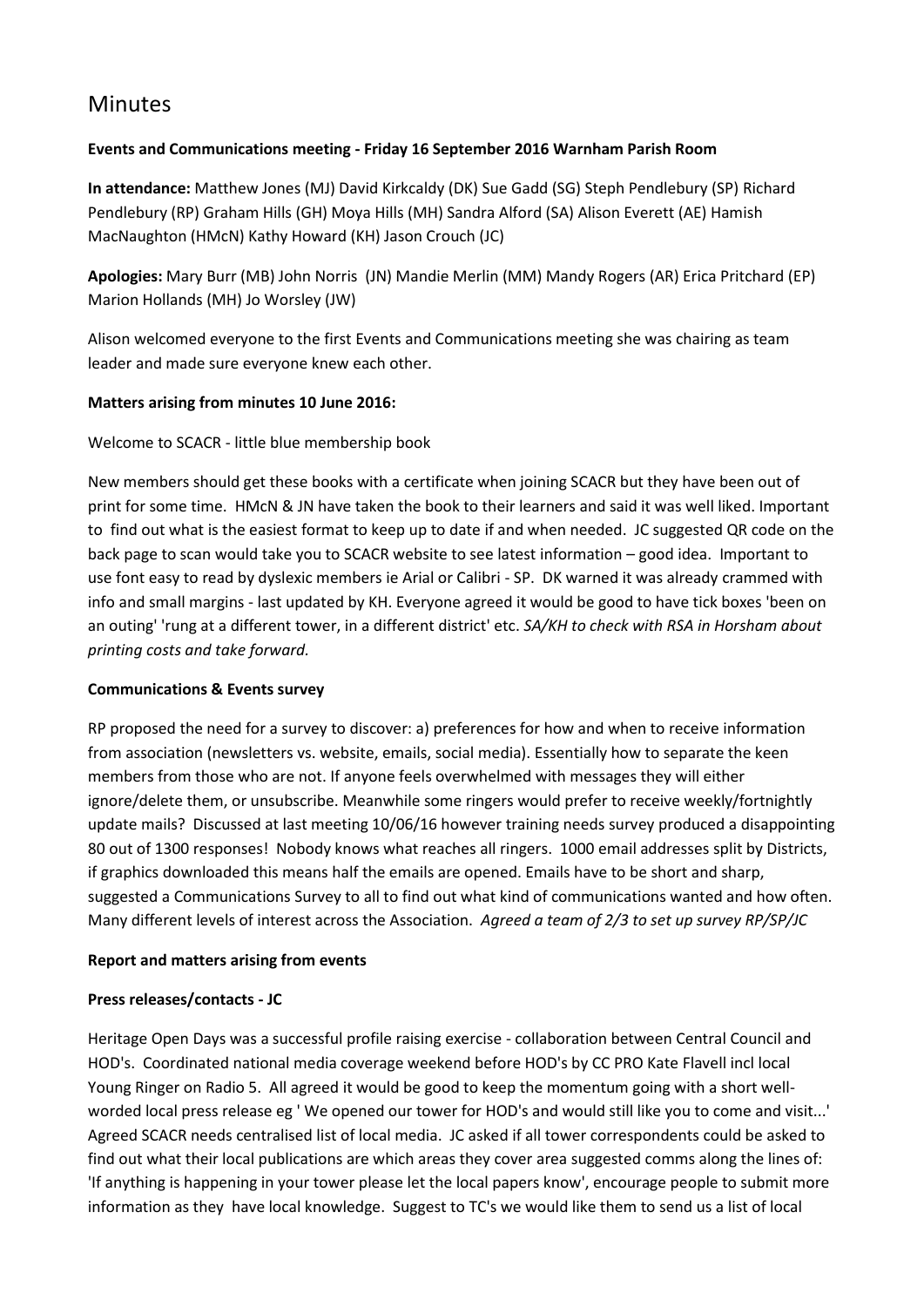publications in their area and why. However, many tower correspondents do not reply to email. DK emphasised importance of avoiding the word 'should', suggest you can offer, be careful not to put them off. JC suggested each person needs access to update centralised press information. MJ comments re focus on quality of press releases issued and target what goes where. Questionnaire good idea to find out what is relevant. DK : locally we know what works best and would know the person to go to but they change too. Free papers are now glossy magazines, clubs & socs in all of them why not bell-ringing in every one too.

Moving forward might need more than one person collating information. Can also use social media to collate info. Need a formal Communications Strategy the HOD's highlights this, how do we manage communications to our benefit. Look at what we are trying to get out of it and going to do in the future. JC we need to get the right messages to all media. *JC to draft Communications Strategy and propose a 'customer journey workshop'.*

### **SCACR article on website for newcomers following recent publicity wanting to know how to learn**

New website has pages planned on how to get started in ringing etc MJ/RP. DK mentioned lead from CC website to SCACR who does what AE has checked and Sec details need revising, will update CC webmaster. Anne Franklin has agreed to write article for potential learners visiting site - AE

### **Newsletters - District news and secretaries**

District newsletters generally intended to go out every four months with interim dates page every two months in North and West. All secretaries receive each District's newsletter to encourage sharing information re events practices and training. Two Districts need more support for events the secretaries organise – SA meeting with all to look at uniform approach and support. HMcn when planning interim 'What's on' newsletter page looks at SCACR website calendar for all Districts and posts training events.

#### **Soundbow – KH**

The next Soundbow publication deadline is end Sept which then comes out beginning November. DK members do not understand the difference, remember to tell everyone. How about a free copy for each new member. GH suggested certificates to new members be given at ADM's. SP sends welcome letter with certificate. SA working with District Secretaries trying to get sec role profile together. DK not uniform experience by all bell-ringers. Lot of negativity. Need to give new ringers a better experience. Summary SP suggested in survey action to share with secs . *SP action work on this*.

#### **Website – RP**

a) brief demo of new site; b) request for specific inputs from the team; c) request for team to review site after meeting and feedback; d) newsletters on website? e) photos for website

Website RP and MJ have spent a lot of time developing new website, hoping to launch end of Oct depending on a few issues, need specific input from wider SCACR team. RP will send out for the team to review and respond with constructive feedback. MJ gave demonstration centred on phone location search by practice night. Phone numbers currently not shown on website, JC suggested one central number with added digits on end for separate towers. SA asked cost. *JC to find out*. JC asked for export to current calendar *MJ would look at*. Look at downloadable newsletters redactable docs in that case. Meeting minutes suggested as a lot of members do not know what goes on at meetings.

#### **Emails-RP/GH**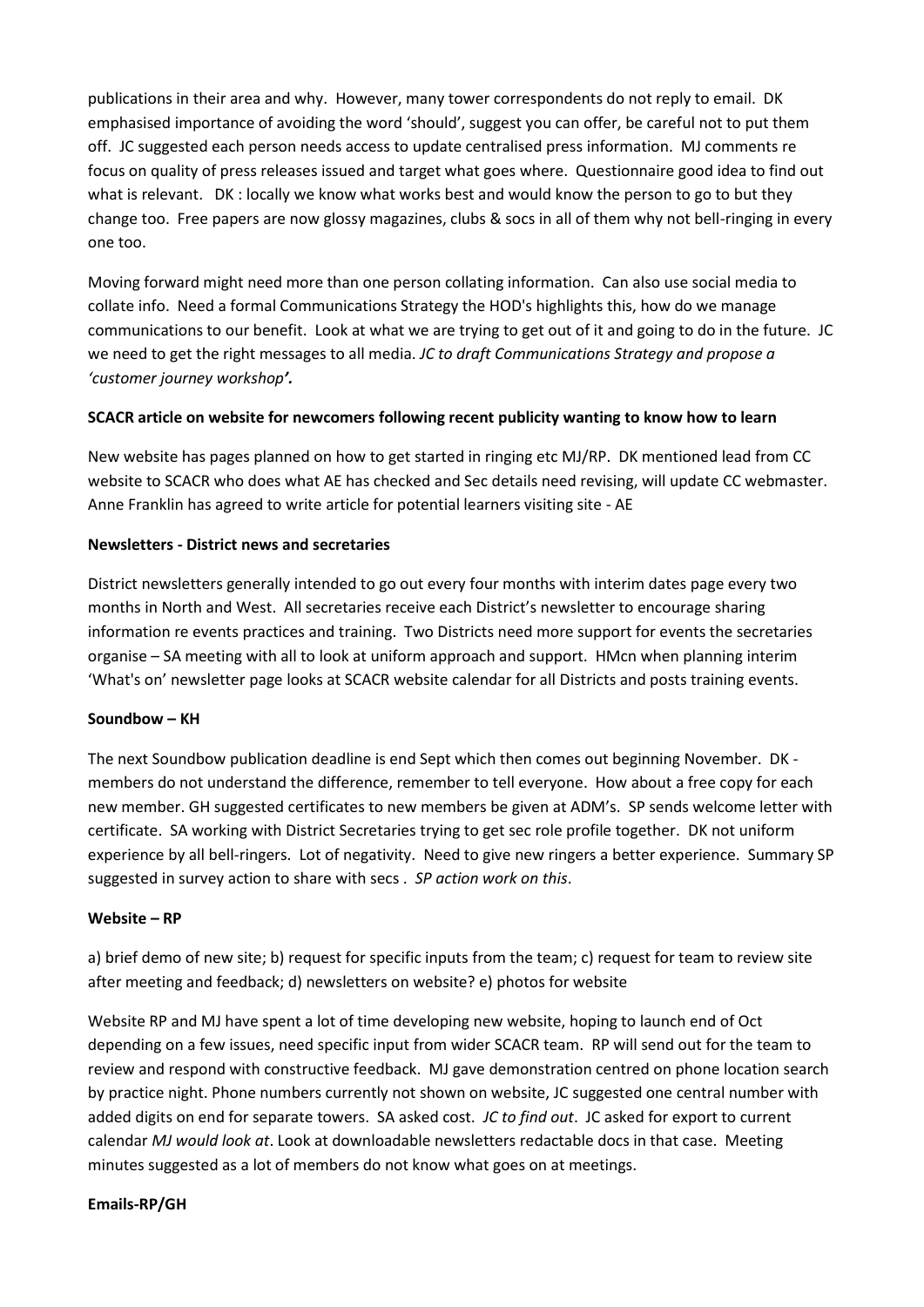Emails – there are currently technical problems sending out emails however a new host provider has been secured and hopefully running in next few days which should overcome these issues. RP can check if people are subscribed, please let him know. HMc asked about West events sheet as due to go out in next few days *RP to test.*

# **Social media (facebook and twitter) - AE/SP**

RP explained difference between FB SCACR group - open forum post as individual, whereas facebook page is a profile for an organisation official, selected numbers will have access.

# **Forthcoming events**

Barn Dance Saturday 29th October 2016 Rawson Hall, Bolney calling by Touchstone, hot supper included provided by Steyning ringers. Posters distributed to all, have been sent by email out to all, not specifically to tower correspondents. SG has given BACS details to AE, or cash, agreed money upfront, ticket is receipt, no pay no ticket. AE keeping track of numbers, need to sell min 50 max 80.

**DK new members event** – came from a review on how the association is post Vision and to try and break through how we get to our new members. DK informed the meeting he is planning an event at Shipley on Sat 28 January 2017, format to be agreed but not District led. New members will be invited and can bring a friend. Aimed at people who are learning, been ringing in first few years. All agreed a ground floor ring would be a good idea. SG said the more events that are open to anyone, we have a better chance of getting gift aid case, helps for evidence.

# **PR Matters Wellesbourne Saturday 25/2/17 - AE/SA**

This clashes with East ADM. AE has booked a ticket, would like to know if anyone else interested. Places on a first come, first served basis. 50/55 tickets available to incl interested PRO's from main Guilds.

## **Pulling together Saturday 1/10/16 Southwark - AE/SA**

Arranged by Chris Mew, Chairman CC to try and encourage communication up and down CC. 5 SCACR members attending.

## **AOB**

# **Who does what: Association Teams/Communications and Events Team**

http://www.scacr.org/images/idoblog/upload/74/Appendix to Rules Officers Teams Guidance Note Jul [y\\_2014.pdf](http://www.scacr.org/images/idoblog/upload/74/Appendix_to_Rules_Officers_Teams_Guidance_Note_July_2014.pdf) AE keen for clarification on roles within team. RP said this document is a starting framework. Part of the strategy eg proofread everything. Long emails the Info buried in last sentence want links not attachments

**Mission statement** - RP mentioned several other ringing organisations (including CC) have a mission statement. This could be clearly displayed on the homepage. Does Sussex wish to create a mission statement for review/approval by General committee? Wording/message could probably be found within the already-approved rules. Discuss. *All to look around*

KH/DK compiling a spreadsheet containing local information (eg. Parking, toilets, hall etc) for all Sussex towers.